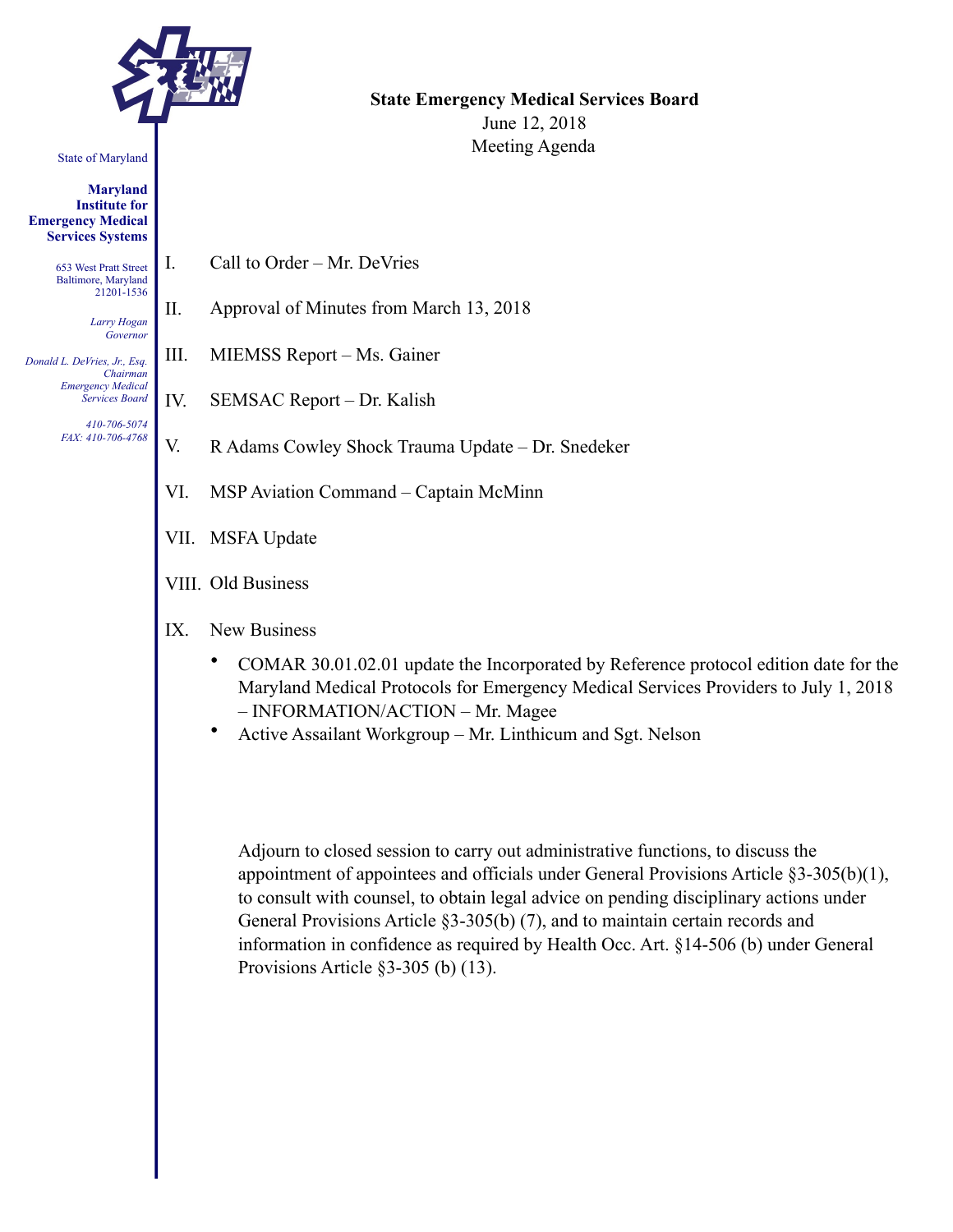

#### State of Maryland

**Maryland Institute for Emergency Medical Services Systems** 

> 653 West Pratt Street Baltimore, Maryland 21201-1536

> > *Larry Hogan Governor*

*Donald L. DeVries, Jr., Esq. Chairman Emergency Medical Services Board* 

> *410-706-5074 FAX: 410-706-4768*

#### **State Emergency Medical Service Board June 12, 2018**

#### **Minutes**

**Board Members Present:** Donald L. DeVries, Jr., Esq., Chairman; Murray Kalish, MD; Dany Westerband, MD (phone); Mary Alice Vanhoy, RN; Sally Showalter, RN; Sherry Adams; Dean E. Albert Reece, MD; Jim Scheulen; Steve Cox; John Butler; Bill Frohna, MD

**Board Members Absent:**

**Others Present:**

**MSP:** Travis Nelson

**RACSTC**: Dr. Snedeker

**MIEMSS**: Ms. Gainer; Dr. Alcorta; Dr. Floccare; Ms. Abramson; Mr. Balthis; Ms. Aycock; Mr. Brown; Mr. Darchicourt; Mr. Hurlock; Mr. Linthicum; Ms. Mays; Ms. Myers; Mr. Schaefer; Ms. Goff

**OAG:** Mr. Magee; Ms. Sette (phone)

Mr. DeVries called the meeting to order at 9:05 am. He introduced the new EMS Board members: Chief John Butler, Mr. Steve Cox and Bill Frohna, MD.

Mr. DeVries asked for the approval of the minutes from April 10, 2018, meeting.

**ACTION: Upon the motion by Dr. Kalish, seconded by Ms. Showalter, the Board voted unanimously to approve the minutes of the EMS Board meeting held on April 10, 2018.** 

#### **MIEMSS Report**

Ms. Gainer highlighted several topics in addition to those contained in the written MIEMSS Report that was distributed.

#### EMS Week

Ms. Gainer said that MIEMSS held the Annual Stars of Life and Right Care When it Counts Awards in Annapolis on Wednesday, May 23, 2018, during National EMS week. Lt. Governor Boyd Rutherford participated in the ceremony with remarks and assisted in handing out the awards. These awards recognized those Marylander citizens and EMS providers that have made extraordinary contributions to emergency medical services in the state..

Ellicott City Weather Event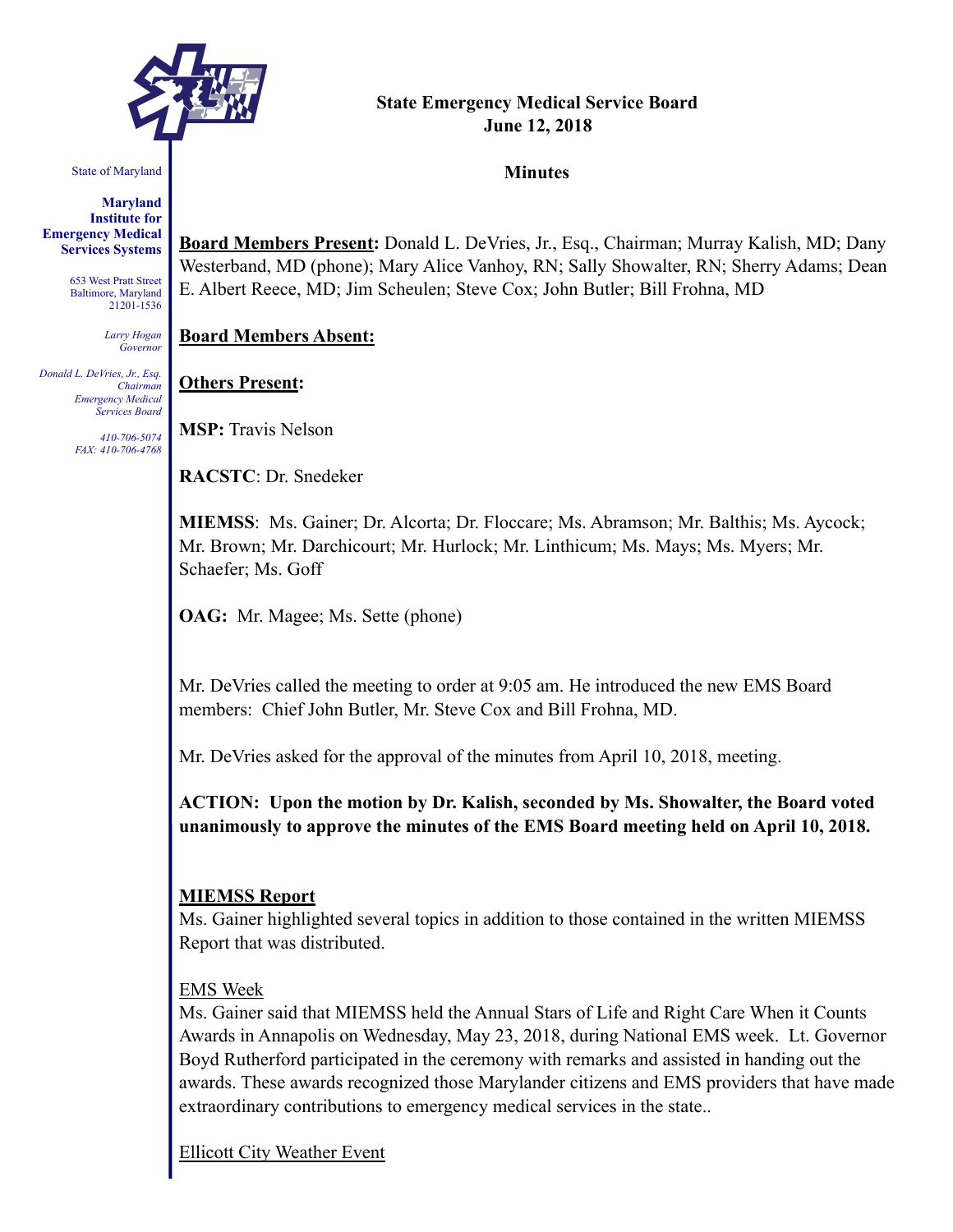Ms. Gainer advised that MIEMSS staff had served as members of Maryland Incident Management Team deployed to Ellicott City in response to the extreme flooding of the area. She said that MIEMSS had since concluded its deployment with the Team.

# Communications Upgrade Project

Ms. Gainer said that the Board of Public Works has approved the Communications Upgrade Project. MIEMSS is in the process of scheduling and conducting tower and hospital site surveys.

# SB 682 EMS Reimbursement Workgroup

Ms. Gainer said that MIEMSS and MHCC had initiated efforts to develop the reports that are due to the General Assembly in response to SB 682 "Emergency Medical Services Providers – Coverage and Reimbursement of Services – Reports and Plan." She said that MIEMSS and MHCC, which are cochairing the effort, had put together a Steering Committee, comprised of State agencies that will meet regularly over the next several months. Additionally, a meeting of entities involved public insurance (Medicaid & Medicare) and private insurance will be held on Thursday to provide information on the work to be completed and submitted to the Legislature. She said that SB 682 focuses on reimbursement to EMS in three distinct areas: 1) emergency medical services without transportation; 2) emergency medical services with transportation to an alternative destination other than a hospital ED; and 3) mobile integrated health services. She said that MIEMSS & MHCC are to: 1) develop a statewide plan for the reimbursement of these services by Medicaid; 2) identify a process for obtaining Medicare reimbursement for these services; and 3) study and make recommendations regarding the desirability and feasibility of reimbursement for these services when provided to enrollees of health insurance, nonprofit health plans, and health maintenance organizations. The report is due to the Governor and General Assembly on January 1, 2019.

## eMEDS® Elite

Ms. Gainer reported that 11 jurisdictions had gone "live" with the ImageTrend Elite 3.4 rollout. She said that six (6) other jurisdictions had set dates to go live that would occur over the summer, with the rest of the jurisdictions to follow in the fall.

# eMEDS® / Health Information Exchange

Ms. Gainer said that work is continuing to link EMS with Maryland's Health Information Exchange, CRISP. She said that a virtual town hall had recently been held with jurisdictions to discuss issues with the CRISP standard contract. She said that it appeared likely that several "early adopter" jurisdictions would soon be linking into to CRISP.

## Vermont Oxford Network

Ms. Gainer reported that MIEMSS is now able to access perinatal data through the Vermont Oxford Network (VON). She said that the access will provide MIEMSS with statewide data reports for all of the defined neonatal metrics and allow us to benchmark Maryland's perinatal indicators against national data, as well as to make comparison among individual Maryland centers. Information available to date indicates that Maryland is performing well as compared with national averages.

# **SEMSAC**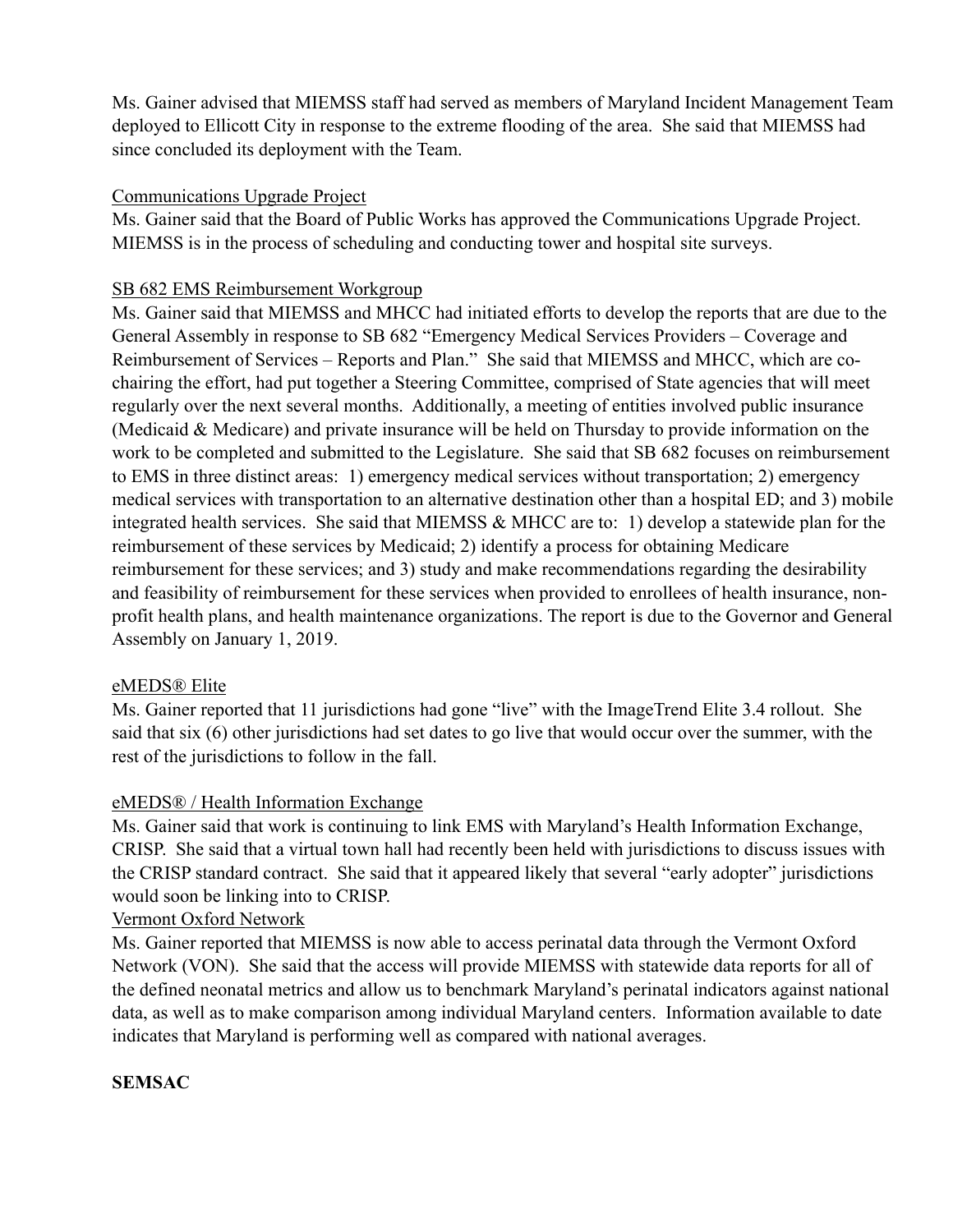Dr. Kalish said that the June SEMSAC meeting was held at the MSPAC hanger at Martins State Airport. At the conclusion of the SEMAC meeting, a demonstration of the new Flight Training Device was provided.

Dr. Kalish congratulated the SEMSAC members who received Stars of Life awards.

Dr. Kalish said that, upon the recommendation of the Regional Affairs Committee, SEMSAC approved mechanical chest compression devices for purchase under the 50/50 grant if all Jurisdictional AED needs have been met.

Dr. Kalish said that SEMSAC discussed re-evaluating the formula used for matching grants and also discussed assessing whether adjustments should be made in the geographic composition of the regions.

Mr. DeVries said that the Star of Life Awards ceremony was an outstanding event and encouraged Board members to attend in the future.

# **MSFA**

Mr. Hurlock thanked the Board for their partnership during Mr. Bilger's presidency. He reminded everyone of the banquet on June 16<sup>th</sup>.

Mr. DeVries said that the quarterly meetings with MSFA, MFRI and MIEMSS have been helpful in fostering communications with all partners.

# **RACSTC**

Dr. Snedeker said that the helicopter elevator refurbishment should be complete in less than 30 days. She announced that Dianna Clapp, EMS Liaison, is leaving RACSTC.

Dr. Snedeker thanked everyone for the successful trauma re-designation site survey.

## **MSPAC**

No Report

# **OLD BUSINESS – N/A**

# **NEW BUSINESS**

## COMAR 30.01.02.01 Incorporated by Reference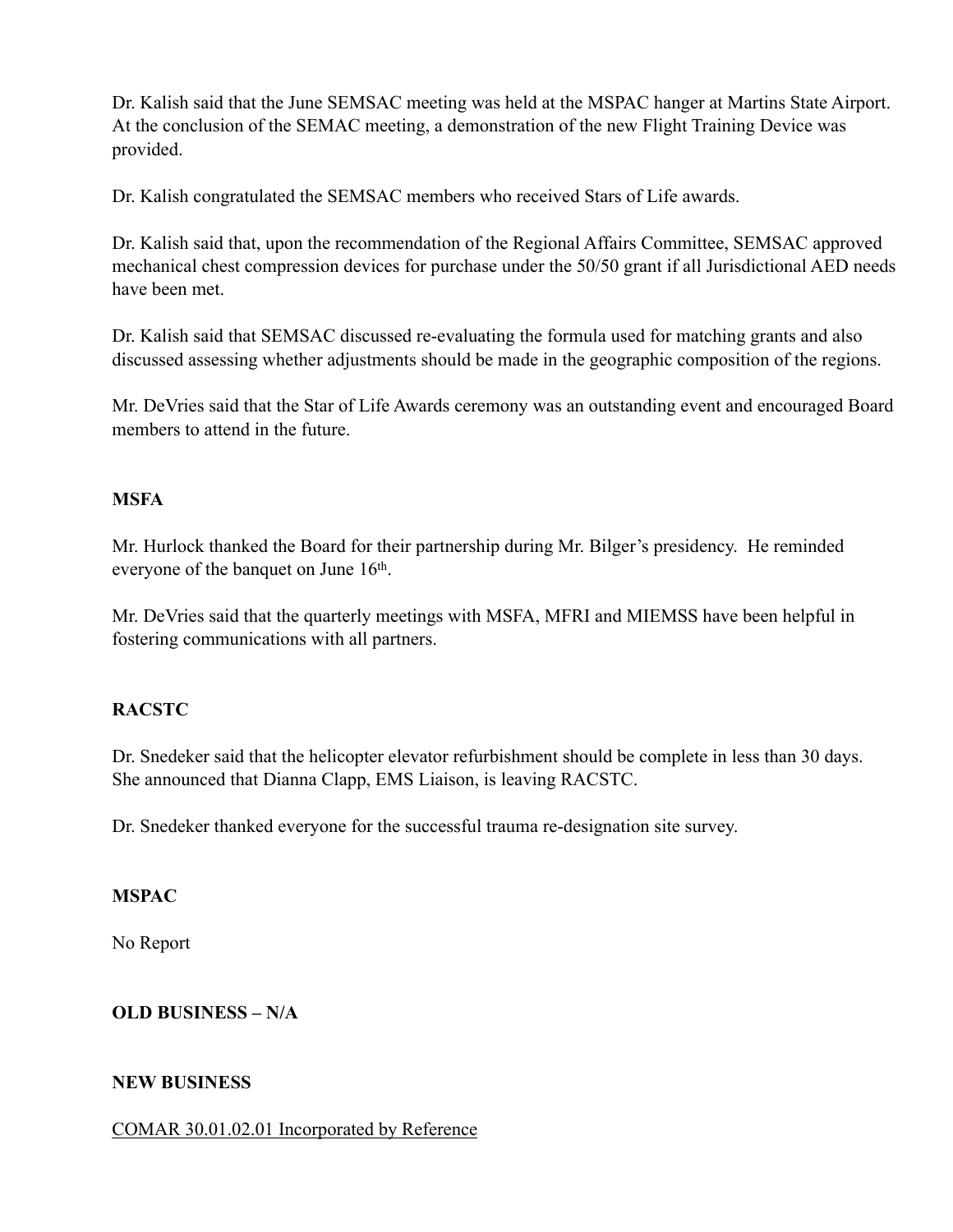Mr. Magee asked the EMS Board to approve the updated version of Maryland Medical Protocols for Emergency Medical Services Providers (effective July 1, 2018) for incorporation by reference into COMAR regulations.

# **ACTION: Upon the motion by Dr. Reece, seconded by Ms. Showalter, the Board voted unanimously to approve the Maryland Medical Protocols for Emergency Medical Services Providers (effective July 1, 2018) for incorporation by reference into COMAR regulations.**

# Active-Assailant Incident Preparedness and Coordination – Mr. Linthicum and Sgt. Nelson

Mr. Linthicum gave a history of the Active Assailant workgroup formed in 2013 and the 2014 Guidance to First Responders for the Active Assailant Incident document now used across the country.

Sgt. Nelson said that after the Parkland school shooting in February 2018, Governor Hogan issued an Executive order entitled "Active-Assailant Incident Preparedness and Coordination." The Executive order requires that each State agency within the Executive Branch is to "…participate in a coordinated active-assailant initiative and share threat information between and among all sectors; develop, review, or update internal plans, policies, and procedures related to active-assailant incidents; each agency, to develop, plan, and collaborate for active assailant training relevant to each agency's respective area of responsibility, involving public and nongovernmental participants when appropriate and feasible." Using a "whole community" approach, Executive-agency public-safety officials will conduct annual assessments to determine the need for mitigation, planning, and training appropriate for their agency's jurisdiction.

Maryland's public educational institutions will be encouraged to share and coordinate their emergency plans with Executive-agency law enforcement, emergency management officials, and emergency responders. Maryland's private and nonpublic educational institutions will be encouraged to share and coordinate their emergency plans with Executive agency law enforcement, emergency management officials, and emergency responders.

Sgt. Nelson said that the Maryland State Police and MIEMSS are co-chairs of this effort and members of the Maryland Active Assailant Interdisciplinary Work Group and will use that role to promote the purposes and objectives of this Executive Order. The following Executive agencies will have membership in the Maryland Active Assailant Interdisciplinary Work Group:

- Governor's Office of Homeland Security;
- Maryland Department of Health;
- Governor's Office of Crime Control & Prevention of Maryland;
- Maryland Fire-Rescue Education and Training Commission; and
- Maryland Emergency Management Agency.

Sgt. Nelson add that the focus of the Maryland Active Assailant Interdisciplinary Work Group will be to update the State's existing "Guidance to First Responders for the Active Assailant Incident" (the "Active-Assailant Guidance"), issued October 2, 2014, to incorporate protocols for prevention, protection, information-sharing, community preparedness, outreach, and education; continue to monitor best practices and revise the Active-Assailant Guidance as needed to ensure Maryland remains prepared and is resilient; and include in its membership subject matter experts from State and federal departments and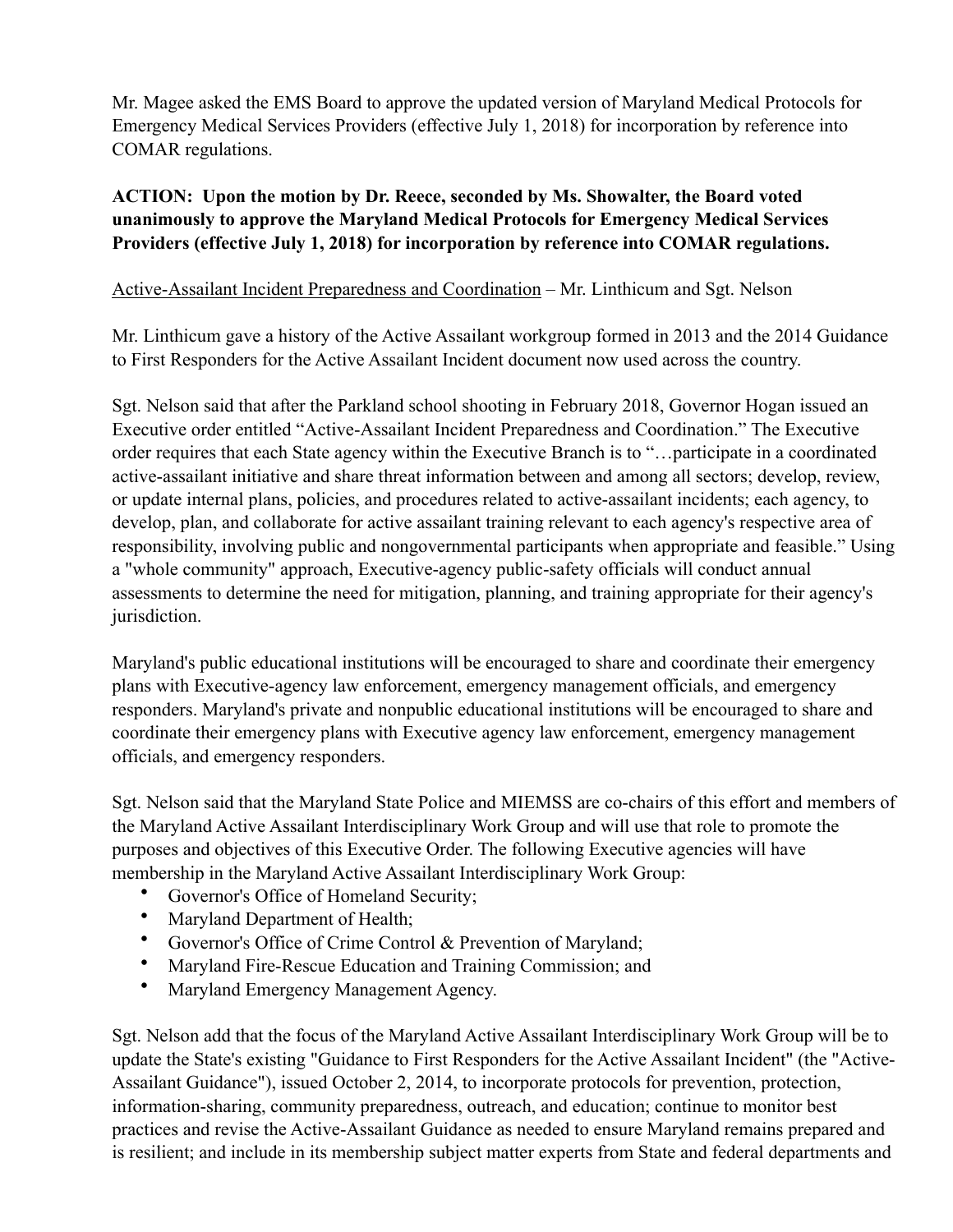agencies including the Maryland center for School Safety, the Maryland State Department of Education and the Maryland Higher Education Commission; the U.S. Department of Homeland Security, the U.S. Secret Service; and the U.S. Department of Defense.

The Work Group will meet quarterly to identify, update, and share best practices and current activities, and maintain the Active-Assailant Guidance. The Maryland Emergency Management Agency is providing leadership, policy oversight, support, and assistance to Executive agencies and other applicable persons in their efforts to comply with this Executive Order.

Mr. Scheulen inquired whether non-state agencies will be included in the Work Group. Mr. Linthicum advised that the Work Group is working with MHA to identify a hospital representative and that Board member Sherry Adams was assisting with hospital surveys.

Chief Butler asked if the Work Group would be working with anyone from Code Enforcement. Mr. Linthicum said that they have been in touch with the Fire Marshall and will inquire about Code changes.

# **ACTION: Upon the motion by Mr. Scheulen, seconded by Ms. Adams, the Board voted unanimously to adjourn to Closed Session.**

The EMS Board adjourned to closed session to carry out administrative functions, to discuss the appointment of appointees and officials under General Provisions Article §3-305(b)(1), to consult with counsel, to obtain legal advice on pending disciplinary actions under General Provisions Article §3-305(a) (7), and to maintain certain records and information in confidence as required by Health Occ. Art. §14-506 (b) under General Provisions Article §3-305 (a) (13).

## **In Closed Session:**

**Board Members Present:** Donald L. DeVries, Jr., Esq., Chairman; Murray Kalish, MD; Mary Alice Vanhoy, RN; Sally Showalter, RN; Sherry Adams; Dean E. Albert Reece, MD; Jim Scheulen; Steve Cox; John Butler; Bill Frohna, MD

**Board Members Absent:** Dany Westerband, MD

**MIEMSS:** Ms. Gainer; Dr. Alcorta; Ms. Aycock; Ms. Abramson; Ms. Mays; Ms. Goff; Mr. Schaefer; Mr. Brown; Mr. Fiackos.

OAG: Mr. Magee; Ms. Sette (phone).

## **In closed session:**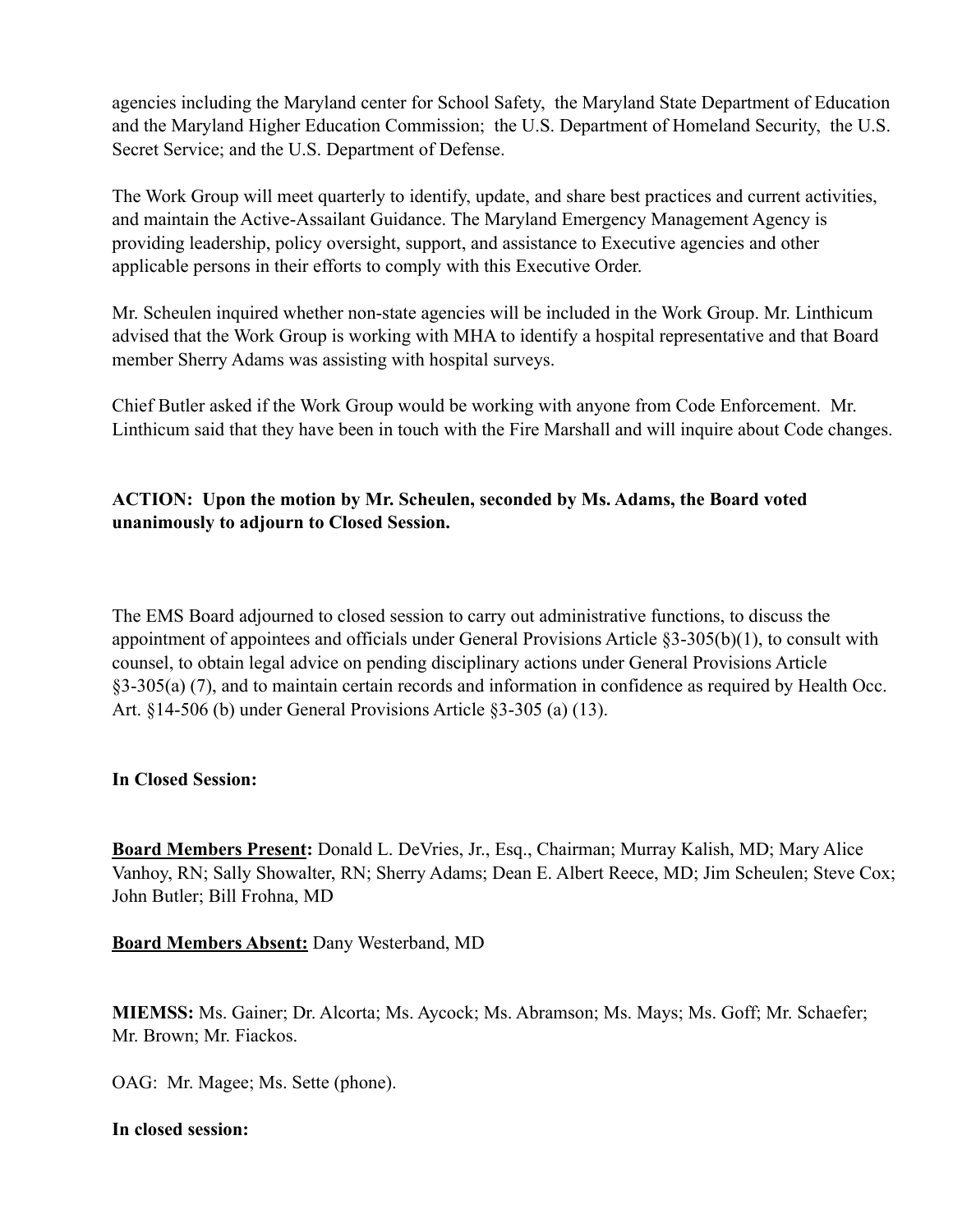- 1. The Board considered and Educational Program;
- 2. The Board considered a Primary Stroke Center designations;
- 3. The Board considered Adult Trauma Center re-verifications;
- 4. The Board approved a SEMSAC member;
- 5. The Board discussed a Specialty Center application;
- 6. The Board considered EMS provider disciplinary actions; and
- **7.** The Board discussed the Executive Director position.

## **The Board returned to open session.**

#### **In open session:**

**Board Members Present:** Donald L. DeVries, Jr., Esq., Chairman; Murray Kalish, MD; Mary Alice Vanhoy, RN; Sally Showalter, RN; Sherry Adams; Dean E. Albert Reece, MD; Jim Scheulen; Steve Cox; John Butler; Bill Frohna, MD

**Board Members Absent:** Dany Westerband, MD

**MIEMSS:** Ms. Gainer; Dr. Alcorta; Ms. Aycock; Ms. Abramson; Ms. Mays; Ms. Goff; Mr. Schaefer.

OAG: Mr. Magee; Ms. Sette (phone).

**The Board approved by acclamation Wor-Wic Community College as an ALS education program for five year.** 

**The Board approved by acclamation the re-designation of Shady Grove Adventist Hospital as a Primary Stroke Center for five years.** 

**The Board approved by acclamation Meritus Medical Center for five-year designation as a Level III Trauma Center.** 

**The Board approved by acclamation the re-designation of Peninsula Regional Medical Center for a one-year provisional designation as a Level III Trauma Center.** 

**The Board approved by acclamation Suburban Hospital Johns Hopkins Medicine for a one-year provisional designation as a Level II Trauma Center.** 

**The Board approved by acclamation University of Maryland Prince George's Hospital Center for a one-year provisional designation as a Level II Trauma Center.**